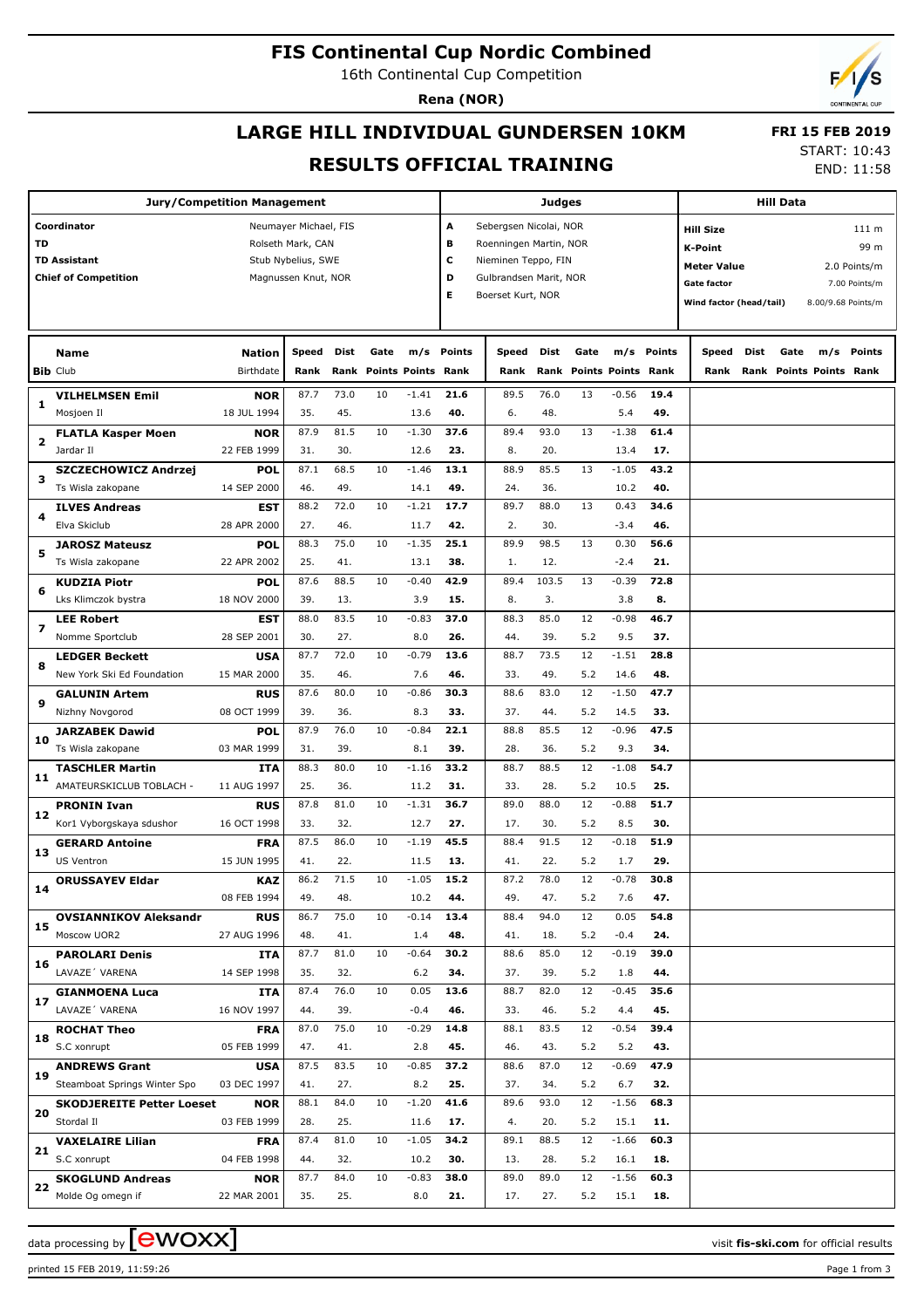# **FIS Continental Cup Nordic Combined**

16th Continental Cup Competition

**Rena (NOR)**



# **LARGE HILL INDIVIDUAL GUNDERSEN 10KM**

 **FRI 15 FEB 2019**

# **RESULTS OFFICIAL TRAINING**

START: 10:43 END: 11:58

| <b>Nation</b><br>Speed<br>Dist<br>Gate<br>m/s<br>Points<br>Dist<br>Gate<br>m/s<br>Points<br>Speed<br>Dist<br>Gate<br>m/s Points<br>Name<br>Speed<br><b>Bib Club</b><br>Birthdate<br>Rank<br>Rank Points Points Rank<br>Rank<br>Rank Points Points Rank<br>Rank<br>Rank Points Points Rank<br>87.5<br>81.5<br>28.5<br>88.0<br><b>GER</b><br>10<br>$-0.36$<br>89.7<br>12<br>$-0.93$<br>52.2<br><b>WELDE Jonas</b><br>23<br>12 MAR 1998<br>41.<br>30.<br>3.5<br>36.<br>2.<br>30.<br>5.2<br>9.0<br>28.<br>Sc Sohland<br>87.0<br>51.3<br>87.8<br>10<br>$-0.20$<br>37.9<br>88.9<br>89.5<br>12<br>$-0.53$<br><b>PFORDTE Maximilian</b><br><b>GER</b><br>24<br>25 JUN 1998<br>33.<br>19.<br>1.9<br>22.<br>26.<br>5.2<br>5.1<br>31.<br>WSV Gruena.<br>24.<br>78.5<br>12<br>16.2<br>$-0.25$<br>40.6<br>88.5<br>$-0.74$<br>88.4<br>85.5<br>12<br><b>DAGN Florian</b><br><b>AUT</b><br>25<br>10 DEC 1999<br>21.<br>38.<br>$-10.0$<br>7.2<br>43.<br>36.<br>5.2<br>2.4<br>41.<br>Kitzbueheler Ski Club - KSC<br>41.<br>88.0<br>12<br>$-1.08$<br>38.5<br>89.6<br>89.4<br>88.0<br>12<br>$-0.98$<br>52.7<br><b>ITA</b><br><b>MAIERHOFER Manuel</b><br>26<br><b>GS FIAMMEGIALLE</b><br>17 DEC 1992<br>14.<br>$-10.0$<br>10.5<br>20.<br>8.<br>30.<br>5.2<br>9.5<br>27.<br>1.<br>85.5<br>43.8<br>88.4<br>12<br>$-1.64$<br>38.9<br>88.1<br>83.0<br>12<br>$-1.10$<br><b>AUT</b><br><b>RETTENEGGER Stefan</b><br>27<br>03 FEB 2002<br>23.<br>23.<br>$-10.0$<br>15.9<br>19.<br>44.<br>5.2<br>10.6<br>39.<br>SK Saalfelden<br>46.<br>75.0<br>$-2.40$<br>25.2<br>$-0.45$<br>88.1<br>12<br>87.9<br>84.5<br>12<br>40.6<br><b>FRA</b><br><b>VALLET Edgar</b><br>28<br>26 JUN 2000<br>28.<br>41.<br>$-10.0$<br>23.2<br>37.<br>5.2<br>4.4<br>41.<br><b>CSR Pontarlier</b><br>48.<br>41.<br>12<br>$-2.99$<br>51.9<br>89.6<br>85.5<br>89.5<br>97.0<br>12<br>$-0.60$<br>67.0<br><b>HUETTEL Simon</b><br><b>GER</b><br>29<br>04 AUG 1999<br>23.<br>$-10.0$<br>28.9<br>7.<br>5.2<br>5.8<br>14.<br>Wsv 1922 weissenstadt<br>1.<br>6.<br>14.<br>42.3<br>88.6<br>88.0<br>12<br>$-1.48$<br>89.1<br>96.0<br>12<br>$-0.58$<br>64.8<br><b>NOR</b><br><b>JOHANSEN Truls Soenstehagen</b><br>30<br>26 JUN 1991<br>19.<br>$-10.0$<br>14.3<br>16.<br>5.2<br>5.6<br>15.<br>Elverum Hopp<br>14.<br>13.<br>16.<br>35.3<br>$-0.31$<br>88.5<br>86.5<br>12<br>$-1.06$<br>88.8<br>93.5<br>12<br>57.2<br><b>RETTENEGGER Thomas</b><br><b>AUT</b><br>31<br>21.<br>20.<br>$-10.0$<br>10.3<br>28.<br>28.<br>19.<br>5.2<br>3.0<br>20.<br>TSU St. Veit im Pongau-Salzbu<br>05 FEB 2000<br>92.0<br>41.2<br>$-0.32$<br>73.3<br>88.8<br>12<br>$-0.54$<br>89.1<br>101.5<br>12<br><b>GER</b><br><b>LEHNERT Luis</b><br>32<br>Wsv Oberaudorf<br>12 JUN 2000<br>16.<br>$-10.0$<br>5.2<br>18.<br>13.<br>7.<br>5.2<br>3.1<br>7.<br>12.<br>79.7<br>88.9<br>99.0<br>12<br>$-0.23$<br>52.2<br>88.6<br>104.0<br>12<br>$-0.47$<br><b>KVARSTAD Simen</b><br><b>NOR</b><br>33<br>23 MAR 2000<br>12.<br>3.<br>$-10.0$<br>2.2<br>6.<br>37.<br>5.2<br>4.5<br>Byaasen Il<br>1.<br>1.<br>30.7<br>88.4<br>88.0<br>12<br>$-0.28$<br>88.3<br>95.0<br>12<br>0.09<br>56.5<br><b>SKOGLUND Aleksander</b><br><b>NOR</b><br>34<br>Molde Og omegn if<br>06 MAY 1999<br>23.<br>$-10.0$<br>2.7<br>32.<br>17.<br>5.2<br>$-0.7$<br>22.<br>14.<br>44.<br>94.0<br>47.1<br>88.9<br>12<br>$-0.73$<br>88.8<br>99.5<br>12<br>$-0.18$<br>67.9<br><b>DEUSCHL Christian</b><br><b>AUT</b><br>35<br>20 APR 1997<br>12.<br>8.<br>$-10.0$<br>7.1<br>11.<br>5.2<br>1.7<br>12.<br>Nordic Team Absam-Tirol<br>28.<br>11.<br>$-0.21$<br>88.6<br>92.5<br>12<br>$-0.85$<br>45.2<br>88.7<br>97.5<br>12<br>64.2<br><b>GER</b><br><b>HAHN Martin</b><br>36<br>06 MAY 1997<br>19.<br>$-10.0$<br>8.2<br>14.<br>13.<br>5.2<br>2.0<br>16.<br><b>VSC Klingenthal</b><br>11.<br>33.<br>89.2<br>88.0<br>12<br>$-0.71$<br>34.9<br>88.9<br>87.0<br>12<br>$-0.49$<br>45.9<br><b>AUT</b><br><b>MRAZ Samuel</b><br>37<br>7.<br>14.<br>$-10.0$<br>6.9<br>29.<br>34.<br>5.2<br>4.7<br>38.<br>KSG Klagenfurt-Kaernten<br>02 JUL 1998<br>24.<br>89.6<br>101.5<br>12<br>$-0.06$<br>55.6<br>89.6<br>101.0<br>12<br>$-0.70$<br>76.0<br><b>AUT</b><br><b>ORTER Philipp</b><br>38<br>16 FEB 1994<br>2.<br>$-10.0$<br>2.<br>9.<br>5.2<br>6.8<br>5.<br>SV Villach-Kaernten<br>1.<br>0.6<br>4.<br>88.9<br>80.5<br>12<br>$-0.76$<br>20.4<br>89.0<br>84.5<br>12<br>$-1.16$<br>47.4<br><b>USA</b><br><b>SHUMATE Jared</b><br>39<br>06 MAR 1999<br>12.<br>35.<br>$-10.0$<br>5.2<br>Park City Ski and Snowboard<br>7.4<br>41.<br>17.<br>41.<br>11.2<br>35.<br>88.7<br>88.0<br>-0.99<br>89.0<br>91.5<br>-0.49<br><b>BURAAS Lars</b><br><b>NOR</b><br>12<br>37.6<br>12<br>54.9<br>40<br>Hurdal II<br>17 JAN 1995<br>23.<br>22.<br>4.7<br>18.<br>14.<br>$-10.0$<br>9.6<br>17.<br>5.2<br>23.<br>93.0<br>12<br>$-0.84$<br>90.5<br>$-0.53$<br>89.1<br>46.1<br>88.9<br>12<br>53.3<br><b>TILLER Simen</b><br><b>NOR</b><br>41<br>26 NOV 1995<br>Moelven<br>$-10.0$<br>8.1<br>12.<br>24.<br>24.<br>5.2<br>5.1<br>26.<br>11.<br>10.<br>95.5<br>12<br>$-0.81$<br>103.0<br>$-0.17$<br>74.8<br>88.8<br>50.8<br>88.8<br>12<br><b>SKAARSET Lars Ivar</b><br><b>NOR</b><br>42<br>Soere Aal il<br>05 JAN 1998<br>16.<br>6.<br>$-10.0$<br>7.8<br>8.<br>28.<br>4.<br>5.2<br>1.6<br>6.<br>12<br>$-0.72$<br>$-0.46$<br>79.7<br>89.2<br>98.0<br>55.0<br>89.1<br>104.0<br>12<br><b>SCHMID Julian</b><br><b>GER</b><br>43<br>Sc Oberstdorf<br>01 SEP 1999<br>7.<br>4.<br>$-10.0$<br>7.0<br>4.<br>13.<br>1.<br>5.2<br>4.5<br>1.<br>$-1.06$<br>0.12<br>89.4<br>96.5<br>12<br>55.3<br>89.3<br>103.0<br>12<br>72.2<br><b>WELDE David</b><br>GER<br>44<br><b>SC Sohland</b><br>15 APR 1994<br>5.<br>5.<br>$-10.0$<br>10.3<br>З.<br>4.<br>5.2<br>$-1.0$<br>10.<br>11.<br>83.5<br>12<br>$-1.01$<br>90.5<br>0.14<br>47.1<br>89.5<br>28.8<br>89.0<br>12<br><b>LANGE Jakob</b><br><b>GER</b><br>45<br>WSV Kiefersfelden<br>05 AUG 1995<br>4.<br>27.<br>$-10.0$<br>9.8<br>35.<br>17.<br>24.<br>5.2<br>$-1.1$<br>36.<br>$-0.87$<br>77.8<br>89.3<br>103.0<br>12<br>66.4<br>89.3<br>103.0<br>12<br>$-0.48$<br><b>RIIBER Harald Johnas</b><br><b>NOR</b><br>46<br>Heming<br>08 APR 1995<br>$-10.0$<br>8.4<br>1.<br>4.<br>5.2<br>4.6<br>З.<br>6.<br>1.<br>11.<br>94.0<br>$-0.74$<br>89.2<br>12<br>$-1.10$<br>50.6<br>89.0<br>96.5<br>12<br>67.4<br><b>JOEBSTL Thomas</b><br><b>AUT</b><br>47<br>SG Klagenfurt-Kaernten<br>22 SEP 1995<br>7.<br>8.<br>$-10.0$<br>10.6<br>9.<br>15.<br>5.2<br>7.2<br>13.<br>17.<br>$-1.03$<br>$-0.48$<br>88.9<br>95.5<br>12<br>53.0<br>88.8<br>100.5<br>12<br>72.8<br><b>SOETVIK Sindre Ure</b><br><b>NOR</b><br>48<br>4.6<br>Il Eldar<br>21 SEP 1992<br>12.<br>6.<br>$-10.0$<br>10.0<br>5.<br>28.<br>10.<br>5.2<br>8. |  |  |  |  |  |  |  |  |  |
|--------------------------------------------------------------------------------------------------------------------------------------------------------------------------------------------------------------------------------------------------------------------------------------------------------------------------------------------------------------------------------------------------------------------------------------------------------------------------------------------------------------------------------------------------------------------------------------------------------------------------------------------------------------------------------------------------------------------------------------------------------------------------------------------------------------------------------------------------------------------------------------------------------------------------------------------------------------------------------------------------------------------------------------------------------------------------------------------------------------------------------------------------------------------------------------------------------------------------------------------------------------------------------------------------------------------------------------------------------------------------------------------------------------------------------------------------------------------------------------------------------------------------------------------------------------------------------------------------------------------------------------------------------------------------------------------------------------------------------------------------------------------------------------------------------------------------------------------------------------------------------------------------------------------------------------------------------------------------------------------------------------------------------------------------------------------------------------------------------------------------------------------------------------------------------------------------------------------------------------------------------------------------------------------------------------------------------------------------------------------------------------------------------------------------------------------------------------------------------------------------------------------------------------------------------------------------------------------------------------------------------------------------------------------------------------------------------------------------------------------------------------------------------------------------------------------------------------------------------------------------------------------------------------------------------------------------------------------------------------------------------------------------------------------------------------------------------------------------------------------------------------------------------------------------------------------------------------------------------------------------------------------------------------------------------------------------------------------------------------------------------------------------------------------------------------------------------------------------------------------------------------------------------------------------------------------------------------------------------------------------------------------------------------------------------------------------------------------------------------------------------------------------------------------------------------------------------------------------------------------------------------------------------------------------------------------------------------------------------------------------------------------------------------------------------------------------------------------------------------------------------------------------------------------------------------------------------------------------------------------------------------------------------------------------------------------------------------------------------------------------------------------------------------------------------------------------------------------------------------------------------------------------------------------------------------------------------------------------------------------------------------------------------------------------------------------------------------------------------------------------------------------------------------------------------------------------------------------------------------------------------------------------------------------------------------------------------------------------------------------------------------------------------------------------------------------------------------------------------------------------------------------------------------------------------------------------------------------------------------------------------------------------------------------------------------------------------------------------------------------------------------------------------------------------------------------------------------------------------------------------------------------------------------------------------------------------------------------------------------------------------------------------------------------------------------------------------------------------------------------------------------------------------------------------------------------------------------------------------------------------------------------------------------------------------------------------------------------------------------------------------------------------------------------------------------------------------------------------------------------------------------------------------------------------------------------------------------------------------------------------------------------------------------------------------------------------------------------------------------------------------------------------------------------------------------------------------------------------------------------------------------------------------------------------------------------------------------------------------------------------------------------------------------|--|--|--|--|--|--|--|--|--|
|                                                                                                                                                                                                                                                                                                                                                                                                                                                                                                                                                                                                                                                                                                                                                                                                                                                                                                                                                                                                                                                                                                                                                                                                                                                                                                                                                                                                                                                                                                                                                                                                                                                                                                                                                                                                                                                                                                                                                                                                                                                                                                                                                                                                                                                                                                                                                                                                                                                                                                                                                                                                                                                                                                                                                                                                                                                                                                                                                                                                                                                                                                                                                                                                                                                                                                                                                                                                                                                                                                                                                                                                                                                                                                                                                                                                                                                                                                                                                                                                                                                                                                                                                                                                                                                                                                                                                                                                                                                                                                                                                                                                                                                                                                                                                                                                                                                                                                                                                                                                                                                                                                                                                                                                                                                                                                                                                                                                                                                                                                                                                                                                                                                                                                                                                                                                                                                                                                                                                                                                                                                                                                                                                                                                                                                                                                                                                                                                                                                                                                                                                                                                                                                              |  |  |  |  |  |  |  |  |  |
|                                                                                                                                                                                                                                                                                                                                                                                                                                                                                                                                                                                                                                                                                                                                                                                                                                                                                                                                                                                                                                                                                                                                                                                                                                                                                                                                                                                                                                                                                                                                                                                                                                                                                                                                                                                                                                                                                                                                                                                                                                                                                                                                                                                                                                                                                                                                                                                                                                                                                                                                                                                                                                                                                                                                                                                                                                                                                                                                                                                                                                                                                                                                                                                                                                                                                                                                                                                                                                                                                                                                                                                                                                                                                                                                                                                                                                                                                                                                                                                                                                                                                                                                                                                                                                                                                                                                                                                                                                                                                                                                                                                                                                                                                                                                                                                                                                                                                                                                                                                                                                                                                                                                                                                                                                                                                                                                                                                                                                                                                                                                                                                                                                                                                                                                                                                                                                                                                                                                                                                                                                                                                                                                                                                                                                                                                                                                                                                                                                                                                                                                                                                                                                                              |  |  |  |  |  |  |  |  |  |
|                                                                                                                                                                                                                                                                                                                                                                                                                                                                                                                                                                                                                                                                                                                                                                                                                                                                                                                                                                                                                                                                                                                                                                                                                                                                                                                                                                                                                                                                                                                                                                                                                                                                                                                                                                                                                                                                                                                                                                                                                                                                                                                                                                                                                                                                                                                                                                                                                                                                                                                                                                                                                                                                                                                                                                                                                                                                                                                                                                                                                                                                                                                                                                                                                                                                                                                                                                                                                                                                                                                                                                                                                                                                                                                                                                                                                                                                                                                                                                                                                                                                                                                                                                                                                                                                                                                                                                                                                                                                                                                                                                                                                                                                                                                                                                                                                                                                                                                                                                                                                                                                                                                                                                                                                                                                                                                                                                                                                                                                                                                                                                                                                                                                                                                                                                                                                                                                                                                                                                                                                                                                                                                                                                                                                                                                                                                                                                                                                                                                                                                                                                                                                                                              |  |  |  |  |  |  |  |  |  |
|                                                                                                                                                                                                                                                                                                                                                                                                                                                                                                                                                                                                                                                                                                                                                                                                                                                                                                                                                                                                                                                                                                                                                                                                                                                                                                                                                                                                                                                                                                                                                                                                                                                                                                                                                                                                                                                                                                                                                                                                                                                                                                                                                                                                                                                                                                                                                                                                                                                                                                                                                                                                                                                                                                                                                                                                                                                                                                                                                                                                                                                                                                                                                                                                                                                                                                                                                                                                                                                                                                                                                                                                                                                                                                                                                                                                                                                                                                                                                                                                                                                                                                                                                                                                                                                                                                                                                                                                                                                                                                                                                                                                                                                                                                                                                                                                                                                                                                                                                                                                                                                                                                                                                                                                                                                                                                                                                                                                                                                                                                                                                                                                                                                                                                                                                                                                                                                                                                                                                                                                                                                                                                                                                                                                                                                                                                                                                                                                                                                                                                                                                                                                                                                              |  |  |  |  |  |  |  |  |  |
|                                                                                                                                                                                                                                                                                                                                                                                                                                                                                                                                                                                                                                                                                                                                                                                                                                                                                                                                                                                                                                                                                                                                                                                                                                                                                                                                                                                                                                                                                                                                                                                                                                                                                                                                                                                                                                                                                                                                                                                                                                                                                                                                                                                                                                                                                                                                                                                                                                                                                                                                                                                                                                                                                                                                                                                                                                                                                                                                                                                                                                                                                                                                                                                                                                                                                                                                                                                                                                                                                                                                                                                                                                                                                                                                                                                                                                                                                                                                                                                                                                                                                                                                                                                                                                                                                                                                                                                                                                                                                                                                                                                                                                                                                                                                                                                                                                                                                                                                                                                                                                                                                                                                                                                                                                                                                                                                                                                                                                                                                                                                                                                                                                                                                                                                                                                                                                                                                                                                                                                                                                                                                                                                                                                                                                                                                                                                                                                                                                                                                                                                                                                                                                                              |  |  |  |  |  |  |  |  |  |
|                                                                                                                                                                                                                                                                                                                                                                                                                                                                                                                                                                                                                                                                                                                                                                                                                                                                                                                                                                                                                                                                                                                                                                                                                                                                                                                                                                                                                                                                                                                                                                                                                                                                                                                                                                                                                                                                                                                                                                                                                                                                                                                                                                                                                                                                                                                                                                                                                                                                                                                                                                                                                                                                                                                                                                                                                                                                                                                                                                                                                                                                                                                                                                                                                                                                                                                                                                                                                                                                                                                                                                                                                                                                                                                                                                                                                                                                                                                                                                                                                                                                                                                                                                                                                                                                                                                                                                                                                                                                                                                                                                                                                                                                                                                                                                                                                                                                                                                                                                                                                                                                                                                                                                                                                                                                                                                                                                                                                                                                                                                                                                                                                                                                                                                                                                                                                                                                                                                                                                                                                                                                                                                                                                                                                                                                                                                                                                                                                                                                                                                                                                                                                                                              |  |  |  |  |  |  |  |  |  |
|                                                                                                                                                                                                                                                                                                                                                                                                                                                                                                                                                                                                                                                                                                                                                                                                                                                                                                                                                                                                                                                                                                                                                                                                                                                                                                                                                                                                                                                                                                                                                                                                                                                                                                                                                                                                                                                                                                                                                                                                                                                                                                                                                                                                                                                                                                                                                                                                                                                                                                                                                                                                                                                                                                                                                                                                                                                                                                                                                                                                                                                                                                                                                                                                                                                                                                                                                                                                                                                                                                                                                                                                                                                                                                                                                                                                                                                                                                                                                                                                                                                                                                                                                                                                                                                                                                                                                                                                                                                                                                                                                                                                                                                                                                                                                                                                                                                                                                                                                                                                                                                                                                                                                                                                                                                                                                                                                                                                                                                                                                                                                                                                                                                                                                                                                                                                                                                                                                                                                                                                                                                                                                                                                                                                                                                                                                                                                                                                                                                                                                                                                                                                                                                              |  |  |  |  |  |  |  |  |  |
|                                                                                                                                                                                                                                                                                                                                                                                                                                                                                                                                                                                                                                                                                                                                                                                                                                                                                                                                                                                                                                                                                                                                                                                                                                                                                                                                                                                                                                                                                                                                                                                                                                                                                                                                                                                                                                                                                                                                                                                                                                                                                                                                                                                                                                                                                                                                                                                                                                                                                                                                                                                                                                                                                                                                                                                                                                                                                                                                                                                                                                                                                                                                                                                                                                                                                                                                                                                                                                                                                                                                                                                                                                                                                                                                                                                                                                                                                                                                                                                                                                                                                                                                                                                                                                                                                                                                                                                                                                                                                                                                                                                                                                                                                                                                                                                                                                                                                                                                                                                                                                                                                                                                                                                                                                                                                                                                                                                                                                                                                                                                                                                                                                                                                                                                                                                                                                                                                                                                                                                                                                                                                                                                                                                                                                                                                                                                                                                                                                                                                                                                                                                                                                                              |  |  |  |  |  |  |  |  |  |
|                                                                                                                                                                                                                                                                                                                                                                                                                                                                                                                                                                                                                                                                                                                                                                                                                                                                                                                                                                                                                                                                                                                                                                                                                                                                                                                                                                                                                                                                                                                                                                                                                                                                                                                                                                                                                                                                                                                                                                                                                                                                                                                                                                                                                                                                                                                                                                                                                                                                                                                                                                                                                                                                                                                                                                                                                                                                                                                                                                                                                                                                                                                                                                                                                                                                                                                                                                                                                                                                                                                                                                                                                                                                                                                                                                                                                                                                                                                                                                                                                                                                                                                                                                                                                                                                                                                                                                                                                                                                                                                                                                                                                                                                                                                                                                                                                                                                                                                                                                                                                                                                                                                                                                                                                                                                                                                                                                                                                                                                                                                                                                                                                                                                                                                                                                                                                                                                                                                                                                                                                                                                                                                                                                                                                                                                                                                                                                                                                                                                                                                                                                                                                                                              |  |  |  |  |  |  |  |  |  |
|                                                                                                                                                                                                                                                                                                                                                                                                                                                                                                                                                                                                                                                                                                                                                                                                                                                                                                                                                                                                                                                                                                                                                                                                                                                                                                                                                                                                                                                                                                                                                                                                                                                                                                                                                                                                                                                                                                                                                                                                                                                                                                                                                                                                                                                                                                                                                                                                                                                                                                                                                                                                                                                                                                                                                                                                                                                                                                                                                                                                                                                                                                                                                                                                                                                                                                                                                                                                                                                                                                                                                                                                                                                                                                                                                                                                                                                                                                                                                                                                                                                                                                                                                                                                                                                                                                                                                                                                                                                                                                                                                                                                                                                                                                                                                                                                                                                                                                                                                                                                                                                                                                                                                                                                                                                                                                                                                                                                                                                                                                                                                                                                                                                                                                                                                                                                                                                                                                                                                                                                                                                                                                                                                                                                                                                                                                                                                                                                                                                                                                                                                                                                                                                              |  |  |  |  |  |  |  |  |  |
|                                                                                                                                                                                                                                                                                                                                                                                                                                                                                                                                                                                                                                                                                                                                                                                                                                                                                                                                                                                                                                                                                                                                                                                                                                                                                                                                                                                                                                                                                                                                                                                                                                                                                                                                                                                                                                                                                                                                                                                                                                                                                                                                                                                                                                                                                                                                                                                                                                                                                                                                                                                                                                                                                                                                                                                                                                                                                                                                                                                                                                                                                                                                                                                                                                                                                                                                                                                                                                                                                                                                                                                                                                                                                                                                                                                                                                                                                                                                                                                                                                                                                                                                                                                                                                                                                                                                                                                                                                                                                                                                                                                                                                                                                                                                                                                                                                                                                                                                                                                                                                                                                                                                                                                                                                                                                                                                                                                                                                                                                                                                                                                                                                                                                                                                                                                                                                                                                                                                                                                                                                                                                                                                                                                                                                                                                                                                                                                                                                                                                                                                                                                                                                                              |  |  |  |  |  |  |  |  |  |
|                                                                                                                                                                                                                                                                                                                                                                                                                                                                                                                                                                                                                                                                                                                                                                                                                                                                                                                                                                                                                                                                                                                                                                                                                                                                                                                                                                                                                                                                                                                                                                                                                                                                                                                                                                                                                                                                                                                                                                                                                                                                                                                                                                                                                                                                                                                                                                                                                                                                                                                                                                                                                                                                                                                                                                                                                                                                                                                                                                                                                                                                                                                                                                                                                                                                                                                                                                                                                                                                                                                                                                                                                                                                                                                                                                                                                                                                                                                                                                                                                                                                                                                                                                                                                                                                                                                                                                                                                                                                                                                                                                                                                                                                                                                                                                                                                                                                                                                                                                                                                                                                                                                                                                                                                                                                                                                                                                                                                                                                                                                                                                                                                                                                                                                                                                                                                                                                                                                                                                                                                                                                                                                                                                                                                                                                                                                                                                                                                                                                                                                                                                                                                                                              |  |  |  |  |  |  |  |  |  |
|                                                                                                                                                                                                                                                                                                                                                                                                                                                                                                                                                                                                                                                                                                                                                                                                                                                                                                                                                                                                                                                                                                                                                                                                                                                                                                                                                                                                                                                                                                                                                                                                                                                                                                                                                                                                                                                                                                                                                                                                                                                                                                                                                                                                                                                                                                                                                                                                                                                                                                                                                                                                                                                                                                                                                                                                                                                                                                                                                                                                                                                                                                                                                                                                                                                                                                                                                                                                                                                                                                                                                                                                                                                                                                                                                                                                                                                                                                                                                                                                                                                                                                                                                                                                                                                                                                                                                                                                                                                                                                                                                                                                                                                                                                                                                                                                                                                                                                                                                                                                                                                                                                                                                                                                                                                                                                                                                                                                                                                                                                                                                                                                                                                                                                                                                                                                                                                                                                                                                                                                                                                                                                                                                                                                                                                                                                                                                                                                                                                                                                                                                                                                                                                              |  |  |  |  |  |  |  |  |  |
|                                                                                                                                                                                                                                                                                                                                                                                                                                                                                                                                                                                                                                                                                                                                                                                                                                                                                                                                                                                                                                                                                                                                                                                                                                                                                                                                                                                                                                                                                                                                                                                                                                                                                                                                                                                                                                                                                                                                                                                                                                                                                                                                                                                                                                                                                                                                                                                                                                                                                                                                                                                                                                                                                                                                                                                                                                                                                                                                                                                                                                                                                                                                                                                                                                                                                                                                                                                                                                                                                                                                                                                                                                                                                                                                                                                                                                                                                                                                                                                                                                                                                                                                                                                                                                                                                                                                                                                                                                                                                                                                                                                                                                                                                                                                                                                                                                                                                                                                                                                                                                                                                                                                                                                                                                                                                                                                                                                                                                                                                                                                                                                                                                                                                                                                                                                                                                                                                                                                                                                                                                                                                                                                                                                                                                                                                                                                                                                                                                                                                                                                                                                                                                                              |  |  |  |  |  |  |  |  |  |
|                                                                                                                                                                                                                                                                                                                                                                                                                                                                                                                                                                                                                                                                                                                                                                                                                                                                                                                                                                                                                                                                                                                                                                                                                                                                                                                                                                                                                                                                                                                                                                                                                                                                                                                                                                                                                                                                                                                                                                                                                                                                                                                                                                                                                                                                                                                                                                                                                                                                                                                                                                                                                                                                                                                                                                                                                                                                                                                                                                                                                                                                                                                                                                                                                                                                                                                                                                                                                                                                                                                                                                                                                                                                                                                                                                                                                                                                                                                                                                                                                                                                                                                                                                                                                                                                                                                                                                                                                                                                                                                                                                                                                                                                                                                                                                                                                                                                                                                                                                                                                                                                                                                                                                                                                                                                                                                                                                                                                                                                                                                                                                                                                                                                                                                                                                                                                                                                                                                                                                                                                                                                                                                                                                                                                                                                                                                                                                                                                                                                                                                                                                                                                                                              |  |  |  |  |  |  |  |  |  |
|                                                                                                                                                                                                                                                                                                                                                                                                                                                                                                                                                                                                                                                                                                                                                                                                                                                                                                                                                                                                                                                                                                                                                                                                                                                                                                                                                                                                                                                                                                                                                                                                                                                                                                                                                                                                                                                                                                                                                                                                                                                                                                                                                                                                                                                                                                                                                                                                                                                                                                                                                                                                                                                                                                                                                                                                                                                                                                                                                                                                                                                                                                                                                                                                                                                                                                                                                                                                                                                                                                                                                                                                                                                                                                                                                                                                                                                                                                                                                                                                                                                                                                                                                                                                                                                                                                                                                                                                                                                                                                                                                                                                                                                                                                                                                                                                                                                                                                                                                                                                                                                                                                                                                                                                                                                                                                                                                                                                                                                                                                                                                                                                                                                                                                                                                                                                                                                                                                                                                                                                                                                                                                                                                                                                                                                                                                                                                                                                                                                                                                                                                                                                                                                              |  |  |  |  |  |  |  |  |  |
|                                                                                                                                                                                                                                                                                                                                                                                                                                                                                                                                                                                                                                                                                                                                                                                                                                                                                                                                                                                                                                                                                                                                                                                                                                                                                                                                                                                                                                                                                                                                                                                                                                                                                                                                                                                                                                                                                                                                                                                                                                                                                                                                                                                                                                                                                                                                                                                                                                                                                                                                                                                                                                                                                                                                                                                                                                                                                                                                                                                                                                                                                                                                                                                                                                                                                                                                                                                                                                                                                                                                                                                                                                                                                                                                                                                                                                                                                                                                                                                                                                                                                                                                                                                                                                                                                                                                                                                                                                                                                                                                                                                                                                                                                                                                                                                                                                                                                                                                                                                                                                                                                                                                                                                                                                                                                                                                                                                                                                                                                                                                                                                                                                                                                                                                                                                                                                                                                                                                                                                                                                                                                                                                                                                                                                                                                                                                                                                                                                                                                                                                                                                                                                                              |  |  |  |  |  |  |  |  |  |
|                                                                                                                                                                                                                                                                                                                                                                                                                                                                                                                                                                                                                                                                                                                                                                                                                                                                                                                                                                                                                                                                                                                                                                                                                                                                                                                                                                                                                                                                                                                                                                                                                                                                                                                                                                                                                                                                                                                                                                                                                                                                                                                                                                                                                                                                                                                                                                                                                                                                                                                                                                                                                                                                                                                                                                                                                                                                                                                                                                                                                                                                                                                                                                                                                                                                                                                                                                                                                                                                                                                                                                                                                                                                                                                                                                                                                                                                                                                                                                                                                                                                                                                                                                                                                                                                                                                                                                                                                                                                                                                                                                                                                                                                                                                                                                                                                                                                                                                                                                                                                                                                                                                                                                                                                                                                                                                                                                                                                                                                                                                                                                                                                                                                                                                                                                                                                                                                                                                                                                                                                                                                                                                                                                                                                                                                                                                                                                                                                                                                                                                                                                                                                                                              |  |  |  |  |  |  |  |  |  |
|                                                                                                                                                                                                                                                                                                                                                                                                                                                                                                                                                                                                                                                                                                                                                                                                                                                                                                                                                                                                                                                                                                                                                                                                                                                                                                                                                                                                                                                                                                                                                                                                                                                                                                                                                                                                                                                                                                                                                                                                                                                                                                                                                                                                                                                                                                                                                                                                                                                                                                                                                                                                                                                                                                                                                                                                                                                                                                                                                                                                                                                                                                                                                                                                                                                                                                                                                                                                                                                                                                                                                                                                                                                                                                                                                                                                                                                                                                                                                                                                                                                                                                                                                                                                                                                                                                                                                                                                                                                                                                                                                                                                                                                                                                                                                                                                                                                                                                                                                                                                                                                                                                                                                                                                                                                                                                                                                                                                                                                                                                                                                                                                                                                                                                                                                                                                                                                                                                                                                                                                                                                                                                                                                                                                                                                                                                                                                                                                                                                                                                                                                                                                                                                              |  |  |  |  |  |  |  |  |  |
|                                                                                                                                                                                                                                                                                                                                                                                                                                                                                                                                                                                                                                                                                                                                                                                                                                                                                                                                                                                                                                                                                                                                                                                                                                                                                                                                                                                                                                                                                                                                                                                                                                                                                                                                                                                                                                                                                                                                                                                                                                                                                                                                                                                                                                                                                                                                                                                                                                                                                                                                                                                                                                                                                                                                                                                                                                                                                                                                                                                                                                                                                                                                                                                                                                                                                                                                                                                                                                                                                                                                                                                                                                                                                                                                                                                                                                                                                                                                                                                                                                                                                                                                                                                                                                                                                                                                                                                                                                                                                                                                                                                                                                                                                                                                                                                                                                                                                                                                                                                                                                                                                                                                                                                                                                                                                                                                                                                                                                                                                                                                                                                                                                                                                                                                                                                                                                                                                                                                                                                                                                                                                                                                                                                                                                                                                                                                                                                                                                                                                                                                                                                                                                                              |  |  |  |  |  |  |  |  |  |
|                                                                                                                                                                                                                                                                                                                                                                                                                                                                                                                                                                                                                                                                                                                                                                                                                                                                                                                                                                                                                                                                                                                                                                                                                                                                                                                                                                                                                                                                                                                                                                                                                                                                                                                                                                                                                                                                                                                                                                                                                                                                                                                                                                                                                                                                                                                                                                                                                                                                                                                                                                                                                                                                                                                                                                                                                                                                                                                                                                                                                                                                                                                                                                                                                                                                                                                                                                                                                                                                                                                                                                                                                                                                                                                                                                                                                                                                                                                                                                                                                                                                                                                                                                                                                                                                                                                                                                                                                                                                                                                                                                                                                                                                                                                                                                                                                                                                                                                                                                                                                                                                                                                                                                                                                                                                                                                                                                                                                                                                                                                                                                                                                                                                                                                                                                                                                                                                                                                                                                                                                                                                                                                                                                                                                                                                                                                                                                                                                                                                                                                                                                                                                                                              |  |  |  |  |  |  |  |  |  |
|                                                                                                                                                                                                                                                                                                                                                                                                                                                                                                                                                                                                                                                                                                                                                                                                                                                                                                                                                                                                                                                                                                                                                                                                                                                                                                                                                                                                                                                                                                                                                                                                                                                                                                                                                                                                                                                                                                                                                                                                                                                                                                                                                                                                                                                                                                                                                                                                                                                                                                                                                                                                                                                                                                                                                                                                                                                                                                                                                                                                                                                                                                                                                                                                                                                                                                                                                                                                                                                                                                                                                                                                                                                                                                                                                                                                                                                                                                                                                                                                                                                                                                                                                                                                                                                                                                                                                                                                                                                                                                                                                                                                                                                                                                                                                                                                                                                                                                                                                                                                                                                                                                                                                                                                                                                                                                                                                                                                                                                                                                                                                                                                                                                                                                                                                                                                                                                                                                                                                                                                                                                                                                                                                                                                                                                                                                                                                                                                                                                                                                                                                                                                                                                              |  |  |  |  |  |  |  |  |  |
|                                                                                                                                                                                                                                                                                                                                                                                                                                                                                                                                                                                                                                                                                                                                                                                                                                                                                                                                                                                                                                                                                                                                                                                                                                                                                                                                                                                                                                                                                                                                                                                                                                                                                                                                                                                                                                                                                                                                                                                                                                                                                                                                                                                                                                                                                                                                                                                                                                                                                                                                                                                                                                                                                                                                                                                                                                                                                                                                                                                                                                                                                                                                                                                                                                                                                                                                                                                                                                                                                                                                                                                                                                                                                                                                                                                                                                                                                                                                                                                                                                                                                                                                                                                                                                                                                                                                                                                                                                                                                                                                                                                                                                                                                                                                                                                                                                                                                                                                                                                                                                                                                                                                                                                                                                                                                                                                                                                                                                                                                                                                                                                                                                                                                                                                                                                                                                                                                                                                                                                                                                                                                                                                                                                                                                                                                                                                                                                                                                                                                                                                                                                                                                                              |  |  |  |  |  |  |  |  |  |
|                                                                                                                                                                                                                                                                                                                                                                                                                                                                                                                                                                                                                                                                                                                                                                                                                                                                                                                                                                                                                                                                                                                                                                                                                                                                                                                                                                                                                                                                                                                                                                                                                                                                                                                                                                                                                                                                                                                                                                                                                                                                                                                                                                                                                                                                                                                                                                                                                                                                                                                                                                                                                                                                                                                                                                                                                                                                                                                                                                                                                                                                                                                                                                                                                                                                                                                                                                                                                                                                                                                                                                                                                                                                                                                                                                                                                                                                                                                                                                                                                                                                                                                                                                                                                                                                                                                                                                                                                                                                                                                                                                                                                                                                                                                                                                                                                                                                                                                                                                                                                                                                                                                                                                                                                                                                                                                                                                                                                                                                                                                                                                                                                                                                                                                                                                                                                                                                                                                                                                                                                                                                                                                                                                                                                                                                                                                                                                                                                                                                                                                                                                                                                                                              |  |  |  |  |  |  |  |  |  |
|                                                                                                                                                                                                                                                                                                                                                                                                                                                                                                                                                                                                                                                                                                                                                                                                                                                                                                                                                                                                                                                                                                                                                                                                                                                                                                                                                                                                                                                                                                                                                                                                                                                                                                                                                                                                                                                                                                                                                                                                                                                                                                                                                                                                                                                                                                                                                                                                                                                                                                                                                                                                                                                                                                                                                                                                                                                                                                                                                                                                                                                                                                                                                                                                                                                                                                                                                                                                                                                                                                                                                                                                                                                                                                                                                                                                                                                                                                                                                                                                                                                                                                                                                                                                                                                                                                                                                                                                                                                                                                                                                                                                                                                                                                                                                                                                                                                                                                                                                                                                                                                                                                                                                                                                                                                                                                                                                                                                                                                                                                                                                                                                                                                                                                                                                                                                                                                                                                                                                                                                                                                                                                                                                                                                                                                                                                                                                                                                                                                                                                                                                                                                                                                              |  |  |  |  |  |  |  |  |  |
|                                                                                                                                                                                                                                                                                                                                                                                                                                                                                                                                                                                                                                                                                                                                                                                                                                                                                                                                                                                                                                                                                                                                                                                                                                                                                                                                                                                                                                                                                                                                                                                                                                                                                                                                                                                                                                                                                                                                                                                                                                                                                                                                                                                                                                                                                                                                                                                                                                                                                                                                                                                                                                                                                                                                                                                                                                                                                                                                                                                                                                                                                                                                                                                                                                                                                                                                                                                                                                                                                                                                                                                                                                                                                                                                                                                                                                                                                                                                                                                                                                                                                                                                                                                                                                                                                                                                                                                                                                                                                                                                                                                                                                                                                                                                                                                                                                                                                                                                                                                                                                                                                                                                                                                                                                                                                                                                                                                                                                                                                                                                                                                                                                                                                                                                                                                                                                                                                                                                                                                                                                                                                                                                                                                                                                                                                                                                                                                                                                                                                                                                                                                                                                                              |  |  |  |  |  |  |  |  |  |
|                                                                                                                                                                                                                                                                                                                                                                                                                                                                                                                                                                                                                                                                                                                                                                                                                                                                                                                                                                                                                                                                                                                                                                                                                                                                                                                                                                                                                                                                                                                                                                                                                                                                                                                                                                                                                                                                                                                                                                                                                                                                                                                                                                                                                                                                                                                                                                                                                                                                                                                                                                                                                                                                                                                                                                                                                                                                                                                                                                                                                                                                                                                                                                                                                                                                                                                                                                                                                                                                                                                                                                                                                                                                                                                                                                                                                                                                                                                                                                                                                                                                                                                                                                                                                                                                                                                                                                                                                                                                                                                                                                                                                                                                                                                                                                                                                                                                                                                                                                                                                                                                                                                                                                                                                                                                                                                                                                                                                                                                                                                                                                                                                                                                                                                                                                                                                                                                                                                                                                                                                                                                                                                                                                                                                                                                                                                                                                                                                                                                                                                                                                                                                                                              |  |  |  |  |  |  |  |  |  |
|                                                                                                                                                                                                                                                                                                                                                                                                                                                                                                                                                                                                                                                                                                                                                                                                                                                                                                                                                                                                                                                                                                                                                                                                                                                                                                                                                                                                                                                                                                                                                                                                                                                                                                                                                                                                                                                                                                                                                                                                                                                                                                                                                                                                                                                                                                                                                                                                                                                                                                                                                                                                                                                                                                                                                                                                                                                                                                                                                                                                                                                                                                                                                                                                                                                                                                                                                                                                                                                                                                                                                                                                                                                                                                                                                                                                                                                                                                                                                                                                                                                                                                                                                                                                                                                                                                                                                                                                                                                                                                                                                                                                                                                                                                                                                                                                                                                                                                                                                                                                                                                                                                                                                                                                                                                                                                                                                                                                                                                                                                                                                                                                                                                                                                                                                                                                                                                                                                                                                                                                                                                                                                                                                                                                                                                                                                                                                                                                                                                                                                                                                                                                                                                              |  |  |  |  |  |  |  |  |  |
|                                                                                                                                                                                                                                                                                                                                                                                                                                                                                                                                                                                                                                                                                                                                                                                                                                                                                                                                                                                                                                                                                                                                                                                                                                                                                                                                                                                                                                                                                                                                                                                                                                                                                                                                                                                                                                                                                                                                                                                                                                                                                                                                                                                                                                                                                                                                                                                                                                                                                                                                                                                                                                                                                                                                                                                                                                                                                                                                                                                                                                                                                                                                                                                                                                                                                                                                                                                                                                                                                                                                                                                                                                                                                                                                                                                                                                                                                                                                                                                                                                                                                                                                                                                                                                                                                                                                                                                                                                                                                                                                                                                                                                                                                                                                                                                                                                                                                                                                                                                                                                                                                                                                                                                                                                                                                                                                                                                                                                                                                                                                                                                                                                                                                                                                                                                                                                                                                                                                                                                                                                                                                                                                                                                                                                                                                                                                                                                                                                                                                                                                                                                                                                                              |  |  |  |  |  |  |  |  |  |
|                                                                                                                                                                                                                                                                                                                                                                                                                                                                                                                                                                                                                                                                                                                                                                                                                                                                                                                                                                                                                                                                                                                                                                                                                                                                                                                                                                                                                                                                                                                                                                                                                                                                                                                                                                                                                                                                                                                                                                                                                                                                                                                                                                                                                                                                                                                                                                                                                                                                                                                                                                                                                                                                                                                                                                                                                                                                                                                                                                                                                                                                                                                                                                                                                                                                                                                                                                                                                                                                                                                                                                                                                                                                                                                                                                                                                                                                                                                                                                                                                                                                                                                                                                                                                                                                                                                                                                                                                                                                                                                                                                                                                                                                                                                                                                                                                                                                                                                                                                                                                                                                                                                                                                                                                                                                                                                                                                                                                                                                                                                                                                                                                                                                                                                                                                                                                                                                                                                                                                                                                                                                                                                                                                                                                                                                                                                                                                                                                                                                                                                                                                                                                                                              |  |  |  |  |  |  |  |  |  |
|                                                                                                                                                                                                                                                                                                                                                                                                                                                                                                                                                                                                                                                                                                                                                                                                                                                                                                                                                                                                                                                                                                                                                                                                                                                                                                                                                                                                                                                                                                                                                                                                                                                                                                                                                                                                                                                                                                                                                                                                                                                                                                                                                                                                                                                                                                                                                                                                                                                                                                                                                                                                                                                                                                                                                                                                                                                                                                                                                                                                                                                                                                                                                                                                                                                                                                                                                                                                                                                                                                                                                                                                                                                                                                                                                                                                                                                                                                                                                                                                                                                                                                                                                                                                                                                                                                                                                                                                                                                                                                                                                                                                                                                                                                                                                                                                                                                                                                                                                                                                                                                                                                                                                                                                                                                                                                                                                                                                                                                                                                                                                                                                                                                                                                                                                                                                                                                                                                                                                                                                                                                                                                                                                                                                                                                                                                                                                                                                                                                                                                                                                                                                                                                              |  |  |  |  |  |  |  |  |  |
|                                                                                                                                                                                                                                                                                                                                                                                                                                                                                                                                                                                                                                                                                                                                                                                                                                                                                                                                                                                                                                                                                                                                                                                                                                                                                                                                                                                                                                                                                                                                                                                                                                                                                                                                                                                                                                                                                                                                                                                                                                                                                                                                                                                                                                                                                                                                                                                                                                                                                                                                                                                                                                                                                                                                                                                                                                                                                                                                                                                                                                                                                                                                                                                                                                                                                                                                                                                                                                                                                                                                                                                                                                                                                                                                                                                                                                                                                                                                                                                                                                                                                                                                                                                                                                                                                                                                                                                                                                                                                                                                                                                                                                                                                                                                                                                                                                                                                                                                                                                                                                                                                                                                                                                                                                                                                                                                                                                                                                                                                                                                                                                                                                                                                                                                                                                                                                                                                                                                                                                                                                                                                                                                                                                                                                                                                                                                                                                                                                                                                                                                                                                                                                                              |  |  |  |  |  |  |  |  |  |
|                                                                                                                                                                                                                                                                                                                                                                                                                                                                                                                                                                                                                                                                                                                                                                                                                                                                                                                                                                                                                                                                                                                                                                                                                                                                                                                                                                                                                                                                                                                                                                                                                                                                                                                                                                                                                                                                                                                                                                                                                                                                                                                                                                                                                                                                                                                                                                                                                                                                                                                                                                                                                                                                                                                                                                                                                                                                                                                                                                                                                                                                                                                                                                                                                                                                                                                                                                                                                                                                                                                                                                                                                                                                                                                                                                                                                                                                                                                                                                                                                                                                                                                                                                                                                                                                                                                                                                                                                                                                                                                                                                                                                                                                                                                                                                                                                                                                                                                                                                                                                                                                                                                                                                                                                                                                                                                                                                                                                                                                                                                                                                                                                                                                                                                                                                                                                                                                                                                                                                                                                                                                                                                                                                                                                                                                                                                                                                                                                                                                                                                                                                                                                                                              |  |  |  |  |  |  |  |  |  |
|                                                                                                                                                                                                                                                                                                                                                                                                                                                                                                                                                                                                                                                                                                                                                                                                                                                                                                                                                                                                                                                                                                                                                                                                                                                                                                                                                                                                                                                                                                                                                                                                                                                                                                                                                                                                                                                                                                                                                                                                                                                                                                                                                                                                                                                                                                                                                                                                                                                                                                                                                                                                                                                                                                                                                                                                                                                                                                                                                                                                                                                                                                                                                                                                                                                                                                                                                                                                                                                                                                                                                                                                                                                                                                                                                                                                                                                                                                                                                                                                                                                                                                                                                                                                                                                                                                                                                                                                                                                                                                                                                                                                                                                                                                                                                                                                                                                                                                                                                                                                                                                                                                                                                                                                                                                                                                                                                                                                                                                                                                                                                                                                                                                                                                                                                                                                                                                                                                                                                                                                                                                                                                                                                                                                                                                                                                                                                                                                                                                                                                                                                                                                                                                              |  |  |  |  |  |  |  |  |  |
|                                                                                                                                                                                                                                                                                                                                                                                                                                                                                                                                                                                                                                                                                                                                                                                                                                                                                                                                                                                                                                                                                                                                                                                                                                                                                                                                                                                                                                                                                                                                                                                                                                                                                                                                                                                                                                                                                                                                                                                                                                                                                                                                                                                                                                                                                                                                                                                                                                                                                                                                                                                                                                                                                                                                                                                                                                                                                                                                                                                                                                                                                                                                                                                                                                                                                                                                                                                                                                                                                                                                                                                                                                                                                                                                                                                                                                                                                                                                                                                                                                                                                                                                                                                                                                                                                                                                                                                                                                                                                                                                                                                                                                                                                                                                                                                                                                                                                                                                                                                                                                                                                                                                                                                                                                                                                                                                                                                                                                                                                                                                                                                                                                                                                                                                                                                                                                                                                                                                                                                                                                                                                                                                                                                                                                                                                                                                                                                                                                                                                                                                                                                                                                                              |  |  |  |  |  |  |  |  |  |
|                                                                                                                                                                                                                                                                                                                                                                                                                                                                                                                                                                                                                                                                                                                                                                                                                                                                                                                                                                                                                                                                                                                                                                                                                                                                                                                                                                                                                                                                                                                                                                                                                                                                                                                                                                                                                                                                                                                                                                                                                                                                                                                                                                                                                                                                                                                                                                                                                                                                                                                                                                                                                                                                                                                                                                                                                                                                                                                                                                                                                                                                                                                                                                                                                                                                                                                                                                                                                                                                                                                                                                                                                                                                                                                                                                                                                                                                                                                                                                                                                                                                                                                                                                                                                                                                                                                                                                                                                                                                                                                                                                                                                                                                                                                                                                                                                                                                                                                                                                                                                                                                                                                                                                                                                                                                                                                                                                                                                                                                                                                                                                                                                                                                                                                                                                                                                                                                                                                                                                                                                                                                                                                                                                                                                                                                                                                                                                                                                                                                                                                                                                                                                                                              |  |  |  |  |  |  |  |  |  |
|                                                                                                                                                                                                                                                                                                                                                                                                                                                                                                                                                                                                                                                                                                                                                                                                                                                                                                                                                                                                                                                                                                                                                                                                                                                                                                                                                                                                                                                                                                                                                                                                                                                                                                                                                                                                                                                                                                                                                                                                                                                                                                                                                                                                                                                                                                                                                                                                                                                                                                                                                                                                                                                                                                                                                                                                                                                                                                                                                                                                                                                                                                                                                                                                                                                                                                                                                                                                                                                                                                                                                                                                                                                                                                                                                                                                                                                                                                                                                                                                                                                                                                                                                                                                                                                                                                                                                                                                                                                                                                                                                                                                                                                                                                                                                                                                                                                                                                                                                                                                                                                                                                                                                                                                                                                                                                                                                                                                                                                                                                                                                                                                                                                                                                                                                                                                                                                                                                                                                                                                                                                                                                                                                                                                                                                                                                                                                                                                                                                                                                                                                                                                                                                              |  |  |  |  |  |  |  |  |  |
|                                                                                                                                                                                                                                                                                                                                                                                                                                                                                                                                                                                                                                                                                                                                                                                                                                                                                                                                                                                                                                                                                                                                                                                                                                                                                                                                                                                                                                                                                                                                                                                                                                                                                                                                                                                                                                                                                                                                                                                                                                                                                                                                                                                                                                                                                                                                                                                                                                                                                                                                                                                                                                                                                                                                                                                                                                                                                                                                                                                                                                                                                                                                                                                                                                                                                                                                                                                                                                                                                                                                                                                                                                                                                                                                                                                                                                                                                                                                                                                                                                                                                                                                                                                                                                                                                                                                                                                                                                                                                                                                                                                                                                                                                                                                                                                                                                                                                                                                                                                                                                                                                                                                                                                                                                                                                                                                                                                                                                                                                                                                                                                                                                                                                                                                                                                                                                                                                                                                                                                                                                                                                                                                                                                                                                                                                                                                                                                                                                                                                                                                                                                                                                                              |  |  |  |  |  |  |  |  |  |
|                                                                                                                                                                                                                                                                                                                                                                                                                                                                                                                                                                                                                                                                                                                                                                                                                                                                                                                                                                                                                                                                                                                                                                                                                                                                                                                                                                                                                                                                                                                                                                                                                                                                                                                                                                                                                                                                                                                                                                                                                                                                                                                                                                                                                                                                                                                                                                                                                                                                                                                                                                                                                                                                                                                                                                                                                                                                                                                                                                                                                                                                                                                                                                                                                                                                                                                                                                                                                                                                                                                                                                                                                                                                                                                                                                                                                                                                                                                                                                                                                                                                                                                                                                                                                                                                                                                                                                                                                                                                                                                                                                                                                                                                                                                                                                                                                                                                                                                                                                                                                                                                                                                                                                                                                                                                                                                                                                                                                                                                                                                                                                                                                                                                                                                                                                                                                                                                                                                                                                                                                                                                                                                                                                                                                                                                                                                                                                                                                                                                                                                                                                                                                                                              |  |  |  |  |  |  |  |  |  |
|                                                                                                                                                                                                                                                                                                                                                                                                                                                                                                                                                                                                                                                                                                                                                                                                                                                                                                                                                                                                                                                                                                                                                                                                                                                                                                                                                                                                                                                                                                                                                                                                                                                                                                                                                                                                                                                                                                                                                                                                                                                                                                                                                                                                                                                                                                                                                                                                                                                                                                                                                                                                                                                                                                                                                                                                                                                                                                                                                                                                                                                                                                                                                                                                                                                                                                                                                                                                                                                                                                                                                                                                                                                                                                                                                                                                                                                                                                                                                                                                                                                                                                                                                                                                                                                                                                                                                                                                                                                                                                                                                                                                                                                                                                                                                                                                                                                                                                                                                                                                                                                                                                                                                                                                                                                                                                                                                                                                                                                                                                                                                                                                                                                                                                                                                                                                                                                                                                                                                                                                                                                                                                                                                                                                                                                                                                                                                                                                                                                                                                                                                                                                                                                              |  |  |  |  |  |  |  |  |  |
|                                                                                                                                                                                                                                                                                                                                                                                                                                                                                                                                                                                                                                                                                                                                                                                                                                                                                                                                                                                                                                                                                                                                                                                                                                                                                                                                                                                                                                                                                                                                                                                                                                                                                                                                                                                                                                                                                                                                                                                                                                                                                                                                                                                                                                                                                                                                                                                                                                                                                                                                                                                                                                                                                                                                                                                                                                                                                                                                                                                                                                                                                                                                                                                                                                                                                                                                                                                                                                                                                                                                                                                                                                                                                                                                                                                                                                                                                                                                                                                                                                                                                                                                                                                                                                                                                                                                                                                                                                                                                                                                                                                                                                                                                                                                                                                                                                                                                                                                                                                                                                                                                                                                                                                                                                                                                                                                                                                                                                                                                                                                                                                                                                                                                                                                                                                                                                                                                                                                                                                                                                                                                                                                                                                                                                                                                                                                                                                                                                                                                                                                                                                                                                                              |  |  |  |  |  |  |  |  |  |
|                                                                                                                                                                                                                                                                                                                                                                                                                                                                                                                                                                                                                                                                                                                                                                                                                                                                                                                                                                                                                                                                                                                                                                                                                                                                                                                                                                                                                                                                                                                                                                                                                                                                                                                                                                                                                                                                                                                                                                                                                                                                                                                                                                                                                                                                                                                                                                                                                                                                                                                                                                                                                                                                                                                                                                                                                                                                                                                                                                                                                                                                                                                                                                                                                                                                                                                                                                                                                                                                                                                                                                                                                                                                                                                                                                                                                                                                                                                                                                                                                                                                                                                                                                                                                                                                                                                                                                                                                                                                                                                                                                                                                                                                                                                                                                                                                                                                                                                                                                                                                                                                                                                                                                                                                                                                                                                                                                                                                                                                                                                                                                                                                                                                                                                                                                                                                                                                                                                                                                                                                                                                                                                                                                                                                                                                                                                                                                                                                                                                                                                                                                                                                                                              |  |  |  |  |  |  |  |  |  |
|                                                                                                                                                                                                                                                                                                                                                                                                                                                                                                                                                                                                                                                                                                                                                                                                                                                                                                                                                                                                                                                                                                                                                                                                                                                                                                                                                                                                                                                                                                                                                                                                                                                                                                                                                                                                                                                                                                                                                                                                                                                                                                                                                                                                                                                                                                                                                                                                                                                                                                                                                                                                                                                                                                                                                                                                                                                                                                                                                                                                                                                                                                                                                                                                                                                                                                                                                                                                                                                                                                                                                                                                                                                                                                                                                                                                                                                                                                                                                                                                                                                                                                                                                                                                                                                                                                                                                                                                                                                                                                                                                                                                                                                                                                                                                                                                                                                                                                                                                                                                                                                                                                                                                                                                                                                                                                                                                                                                                                                                                                                                                                                                                                                                                                                                                                                                                                                                                                                                                                                                                                                                                                                                                                                                                                                                                                                                                                                                                                                                                                                                                                                                                                                              |  |  |  |  |  |  |  |  |  |
|                                                                                                                                                                                                                                                                                                                                                                                                                                                                                                                                                                                                                                                                                                                                                                                                                                                                                                                                                                                                                                                                                                                                                                                                                                                                                                                                                                                                                                                                                                                                                                                                                                                                                                                                                                                                                                                                                                                                                                                                                                                                                                                                                                                                                                                                                                                                                                                                                                                                                                                                                                                                                                                                                                                                                                                                                                                                                                                                                                                                                                                                                                                                                                                                                                                                                                                                                                                                                                                                                                                                                                                                                                                                                                                                                                                                                                                                                                                                                                                                                                                                                                                                                                                                                                                                                                                                                                                                                                                                                                                                                                                                                                                                                                                                                                                                                                                                                                                                                                                                                                                                                                                                                                                                                                                                                                                                                                                                                                                                                                                                                                                                                                                                                                                                                                                                                                                                                                                                                                                                                                                                                                                                                                                                                                                                                                                                                                                                                                                                                                                                                                                                                                                              |  |  |  |  |  |  |  |  |  |
|                                                                                                                                                                                                                                                                                                                                                                                                                                                                                                                                                                                                                                                                                                                                                                                                                                                                                                                                                                                                                                                                                                                                                                                                                                                                                                                                                                                                                                                                                                                                                                                                                                                                                                                                                                                                                                                                                                                                                                                                                                                                                                                                                                                                                                                                                                                                                                                                                                                                                                                                                                                                                                                                                                                                                                                                                                                                                                                                                                                                                                                                                                                                                                                                                                                                                                                                                                                                                                                                                                                                                                                                                                                                                                                                                                                                                                                                                                                                                                                                                                                                                                                                                                                                                                                                                                                                                                                                                                                                                                                                                                                                                                                                                                                                                                                                                                                                                                                                                                                                                                                                                                                                                                                                                                                                                                                                                                                                                                                                                                                                                                                                                                                                                                                                                                                                                                                                                                                                                                                                                                                                                                                                                                                                                                                                                                                                                                                                                                                                                                                                                                                                                                                              |  |  |  |  |  |  |  |  |  |
|                                                                                                                                                                                                                                                                                                                                                                                                                                                                                                                                                                                                                                                                                                                                                                                                                                                                                                                                                                                                                                                                                                                                                                                                                                                                                                                                                                                                                                                                                                                                                                                                                                                                                                                                                                                                                                                                                                                                                                                                                                                                                                                                                                                                                                                                                                                                                                                                                                                                                                                                                                                                                                                                                                                                                                                                                                                                                                                                                                                                                                                                                                                                                                                                                                                                                                                                                                                                                                                                                                                                                                                                                                                                                                                                                                                                                                                                                                                                                                                                                                                                                                                                                                                                                                                                                                                                                                                                                                                                                                                                                                                                                                                                                                                                                                                                                                                                                                                                                                                                                                                                                                                                                                                                                                                                                                                                                                                                                                                                                                                                                                                                                                                                                                                                                                                                                                                                                                                                                                                                                                                                                                                                                                                                                                                                                                                                                                                                                                                                                                                                                                                                                                                              |  |  |  |  |  |  |  |  |  |
|                                                                                                                                                                                                                                                                                                                                                                                                                                                                                                                                                                                                                                                                                                                                                                                                                                                                                                                                                                                                                                                                                                                                                                                                                                                                                                                                                                                                                                                                                                                                                                                                                                                                                                                                                                                                                                                                                                                                                                                                                                                                                                                                                                                                                                                                                                                                                                                                                                                                                                                                                                                                                                                                                                                                                                                                                                                                                                                                                                                                                                                                                                                                                                                                                                                                                                                                                                                                                                                                                                                                                                                                                                                                                                                                                                                                                                                                                                                                                                                                                                                                                                                                                                                                                                                                                                                                                                                                                                                                                                                                                                                                                                                                                                                                                                                                                                                                                                                                                                                                                                                                                                                                                                                                                                                                                                                                                                                                                                                                                                                                                                                                                                                                                                                                                                                                                                                                                                                                                                                                                                                                                                                                                                                                                                                                                                                                                                                                                                                                                                                                                                                                                                                              |  |  |  |  |  |  |  |  |  |
|                                                                                                                                                                                                                                                                                                                                                                                                                                                                                                                                                                                                                                                                                                                                                                                                                                                                                                                                                                                                                                                                                                                                                                                                                                                                                                                                                                                                                                                                                                                                                                                                                                                                                                                                                                                                                                                                                                                                                                                                                                                                                                                                                                                                                                                                                                                                                                                                                                                                                                                                                                                                                                                                                                                                                                                                                                                                                                                                                                                                                                                                                                                                                                                                                                                                                                                                                                                                                                                                                                                                                                                                                                                                                                                                                                                                                                                                                                                                                                                                                                                                                                                                                                                                                                                                                                                                                                                                                                                                                                                                                                                                                                                                                                                                                                                                                                                                                                                                                                                                                                                                                                                                                                                                                                                                                                                                                                                                                                                                                                                                                                                                                                                                                                                                                                                                                                                                                                                                                                                                                                                                                                                                                                                                                                                                                                                                                                                                                                                                                                                                                                                                                                                              |  |  |  |  |  |  |  |  |  |
|                                                                                                                                                                                                                                                                                                                                                                                                                                                                                                                                                                                                                                                                                                                                                                                                                                                                                                                                                                                                                                                                                                                                                                                                                                                                                                                                                                                                                                                                                                                                                                                                                                                                                                                                                                                                                                                                                                                                                                                                                                                                                                                                                                                                                                                                                                                                                                                                                                                                                                                                                                                                                                                                                                                                                                                                                                                                                                                                                                                                                                                                                                                                                                                                                                                                                                                                                                                                                                                                                                                                                                                                                                                                                                                                                                                                                                                                                                                                                                                                                                                                                                                                                                                                                                                                                                                                                                                                                                                                                                                                                                                                                                                                                                                                                                                                                                                                                                                                                                                                                                                                                                                                                                                                                                                                                                                                                                                                                                                                                                                                                                                                                                                                                                                                                                                                                                                                                                                                                                                                                                                                                                                                                                                                                                                                                                                                                                                                                                                                                                                                                                                                                                                              |  |  |  |  |  |  |  |  |  |
|                                                                                                                                                                                                                                                                                                                                                                                                                                                                                                                                                                                                                                                                                                                                                                                                                                                                                                                                                                                                                                                                                                                                                                                                                                                                                                                                                                                                                                                                                                                                                                                                                                                                                                                                                                                                                                                                                                                                                                                                                                                                                                                                                                                                                                                                                                                                                                                                                                                                                                                                                                                                                                                                                                                                                                                                                                                                                                                                                                                                                                                                                                                                                                                                                                                                                                                                                                                                                                                                                                                                                                                                                                                                                                                                                                                                                                                                                                                                                                                                                                                                                                                                                                                                                                                                                                                                                                                                                                                                                                                                                                                                                                                                                                                                                                                                                                                                                                                                                                                                                                                                                                                                                                                                                                                                                                                                                                                                                                                                                                                                                                                                                                                                                                                                                                                                                                                                                                                                                                                                                                                                                                                                                                                                                                                                                                                                                                                                                                                                                                                                                                                                                                                              |  |  |  |  |  |  |  |  |  |
|                                                                                                                                                                                                                                                                                                                                                                                                                                                                                                                                                                                                                                                                                                                                                                                                                                                                                                                                                                                                                                                                                                                                                                                                                                                                                                                                                                                                                                                                                                                                                                                                                                                                                                                                                                                                                                                                                                                                                                                                                                                                                                                                                                                                                                                                                                                                                                                                                                                                                                                                                                                                                                                                                                                                                                                                                                                                                                                                                                                                                                                                                                                                                                                                                                                                                                                                                                                                                                                                                                                                                                                                                                                                                                                                                                                                                                                                                                                                                                                                                                                                                                                                                                                                                                                                                                                                                                                                                                                                                                                                                                                                                                                                                                                                                                                                                                                                                                                                                                                                                                                                                                                                                                                                                                                                                                                                                                                                                                                                                                                                                                                                                                                                                                                                                                                                                                                                                                                                                                                                                                                                                                                                                                                                                                                                                                                                                                                                                                                                                                                                                                                                                                                              |  |  |  |  |  |  |  |  |  |
|                                                                                                                                                                                                                                                                                                                                                                                                                                                                                                                                                                                                                                                                                                                                                                                                                                                                                                                                                                                                                                                                                                                                                                                                                                                                                                                                                                                                                                                                                                                                                                                                                                                                                                                                                                                                                                                                                                                                                                                                                                                                                                                                                                                                                                                                                                                                                                                                                                                                                                                                                                                                                                                                                                                                                                                                                                                                                                                                                                                                                                                                                                                                                                                                                                                                                                                                                                                                                                                                                                                                                                                                                                                                                                                                                                                                                                                                                                                                                                                                                                                                                                                                                                                                                                                                                                                                                                                                                                                                                                                                                                                                                                                                                                                                                                                                                                                                                                                                                                                                                                                                                                                                                                                                                                                                                                                                                                                                                                                                                                                                                                                                                                                                                                                                                                                                                                                                                                                                                                                                                                                                                                                                                                                                                                                                                                                                                                                                                                                                                                                                                                                                                                                              |  |  |  |  |  |  |  |  |  |
|                                                                                                                                                                                                                                                                                                                                                                                                                                                                                                                                                                                                                                                                                                                                                                                                                                                                                                                                                                                                                                                                                                                                                                                                                                                                                                                                                                                                                                                                                                                                                                                                                                                                                                                                                                                                                                                                                                                                                                                                                                                                                                                                                                                                                                                                                                                                                                                                                                                                                                                                                                                                                                                                                                                                                                                                                                                                                                                                                                                                                                                                                                                                                                                                                                                                                                                                                                                                                                                                                                                                                                                                                                                                                                                                                                                                                                                                                                                                                                                                                                                                                                                                                                                                                                                                                                                                                                                                                                                                                                                                                                                                                                                                                                                                                                                                                                                                                                                                                                                                                                                                                                                                                                                                                                                                                                                                                                                                                                                                                                                                                                                                                                                                                                                                                                                                                                                                                                                                                                                                                                                                                                                                                                                                                                                                                                                                                                                                                                                                                                                                                                                                                                                              |  |  |  |  |  |  |  |  |  |

printed 15 FEB 2019, 11:59:26 Page 2 from 3

data processing by **CWOXX** and  $\overline{A}$  wisit **fis-ski.com** for official results